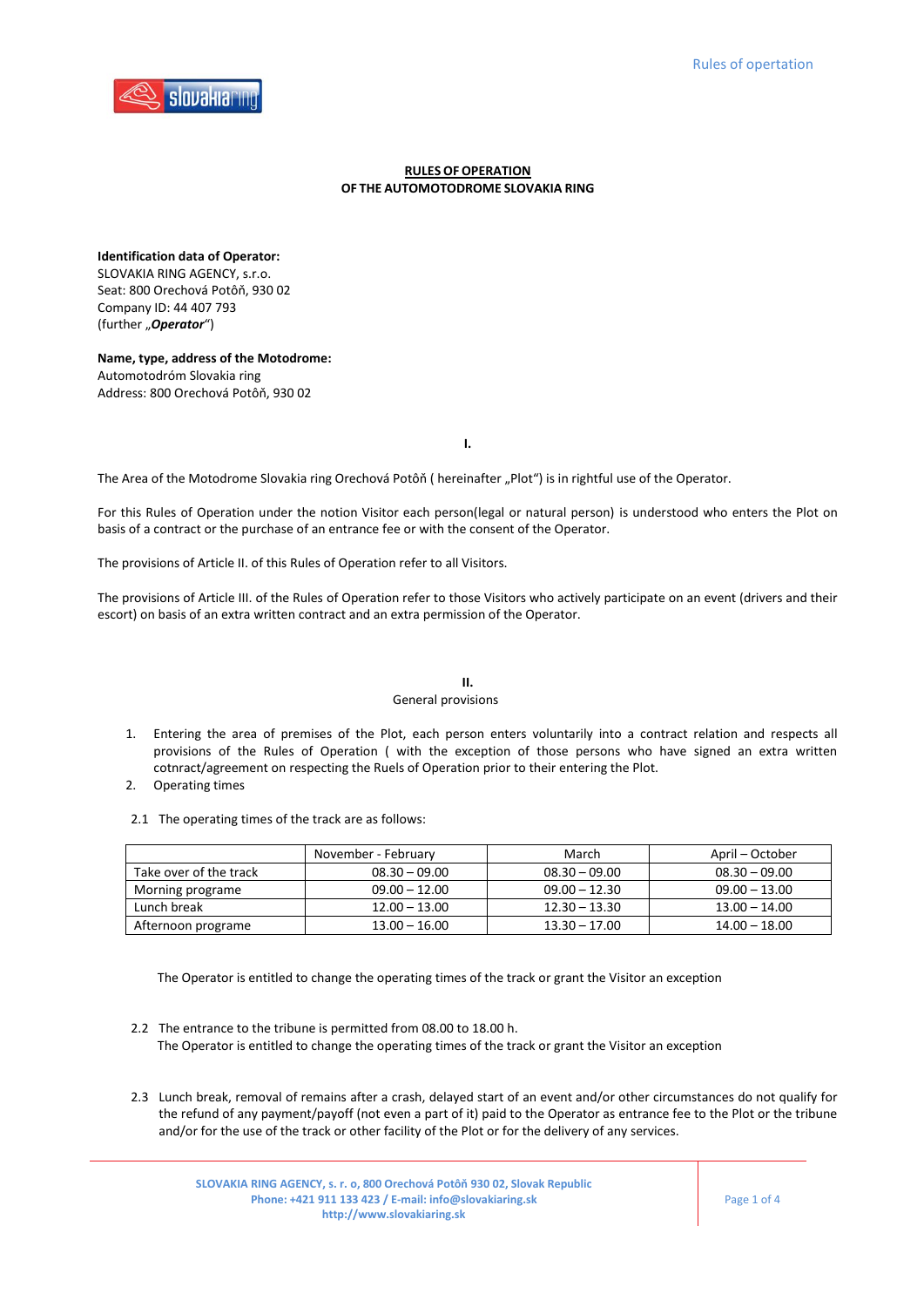

- 3. Entrance and driving into the Plot is possible only under a contractual relationship or on basis of a purchased entrance ticket, and except of these cases exclusively with the approval of the Operator. Persons under the age of 15 can access only in company of a Visitor older than 18 years.
- 4. Parking within the Plot is permitted only on assigned places or according to the instructions of the Operator´s security service.
- 5. Persons with intake of alcohol, psychotropic or narcotic substances, insect-infested or with evident contagious diseases are not allowed to enter the Plot. The Visitor entering the Plot is not entitled to produce visual (photographic), sound or soundvisual recording during his/her presence in the Plot. It is forbidden during the stay/presence in the Plot to manipulate with open fire, carry and/or hold a weapon (including guns and stickers), explosives, bring in and drink alcohol and consume drugs or psychotropic substances.
- 6. Any person/Visitor who despite of having been reminded by an employee of the Operator´s security service or representative of the Operator, and will not respect the provisions of the rules of operation or will not follow the instructions of the security service or the representative of the Operator, or in any other way behave disruptively and with disrespect will be banished from the Plot. In case such person will not leave the Plot, the security service or the Operator´s representative is entitled to escort the person outside or ask the police force to interfere.
- 7. Visitors are entitled to enter only assigned premises by the Operator
- 8. Visitors are fully liable for damages casued by them.
- 9. It is forbidden in the Plot to act in a way that could threaten the security and order as well as to disturb other people present in the Plot and its surroundings with causeless noise. It is forbidden in the whole area of the Plot to drive racing vehicles, tune motors or to cause noise in any other way from 8.00 p.m. until 8.00 a.m. it is permitted to drive on the parking lot of the racing vehicles with the maximum speed of 30km/h and at the sametime it is prohibited here to heat up vehicles, full brake (with the exception of full braking because of unexpected barrier in the driving direction), brisk acceleration, intentional swerving and drifting.
- 10. Smoking is forbidden in the pit walk, pits and other premises marked by non-smoking signs. Manipulation with open fire (including the use of grills, grates, etc.) is prohibited in the whole area of the Plot.
- 11. While moving on the ground communications within the Plot apart from the race track, Visitors are obliged to respect the provisions of Act no. 725/2004 Collection of laws on the conditions of road vehicle operation on ground communications as amended and Act no. 8/2009 Coll. on road traffic and the chcanges and amendments to some acts, with the exception that the permitted speed limit on all roads in the Plot is settled to 30 km/h except for the race track. For driving on the track the instructions and directives of the Operator are valid alongside with respective commercial conditions and this Rules of Operation.
- 12. Visitors are responsible for all their belongings which must be secured against theft, including parked vehicles and everything what is inside of them. The Operator is not liable for damages on objects stored in the premises of the Plot.
- 13. Objects found in the Plot must be handed over by the finder to the employees of the Operator´s security service staff or to a representative of the Operator.
- 14. In case a Visitor brings or lets into the premises of the Plot an animal he/she must secure that it may not be let free. The owner of the animal or the Visitor who brought or let in the animal are liable for damages caused by not respecting this restriction. The Visitor who brought or let in the animal into the premises of the Plot is obliged to dispose with all excrements left behind.
- 15. Visitors are fully liable for their actions within the area of the Plot. The Operator is not liable for possible damages on the property and on the health state of visitors. Visitors of the area of the Plot are entitled to use the accessed area of the Plot and are obliged to handle all equipments of the Plot in the appropriate way to avoid damages. It is strictly prohibited to drill holes into reinforced surfaces in the whole Plot. In case of causing damage on the equipments of the Plot the Visitor who caused the damage is obliged to fully settle all claims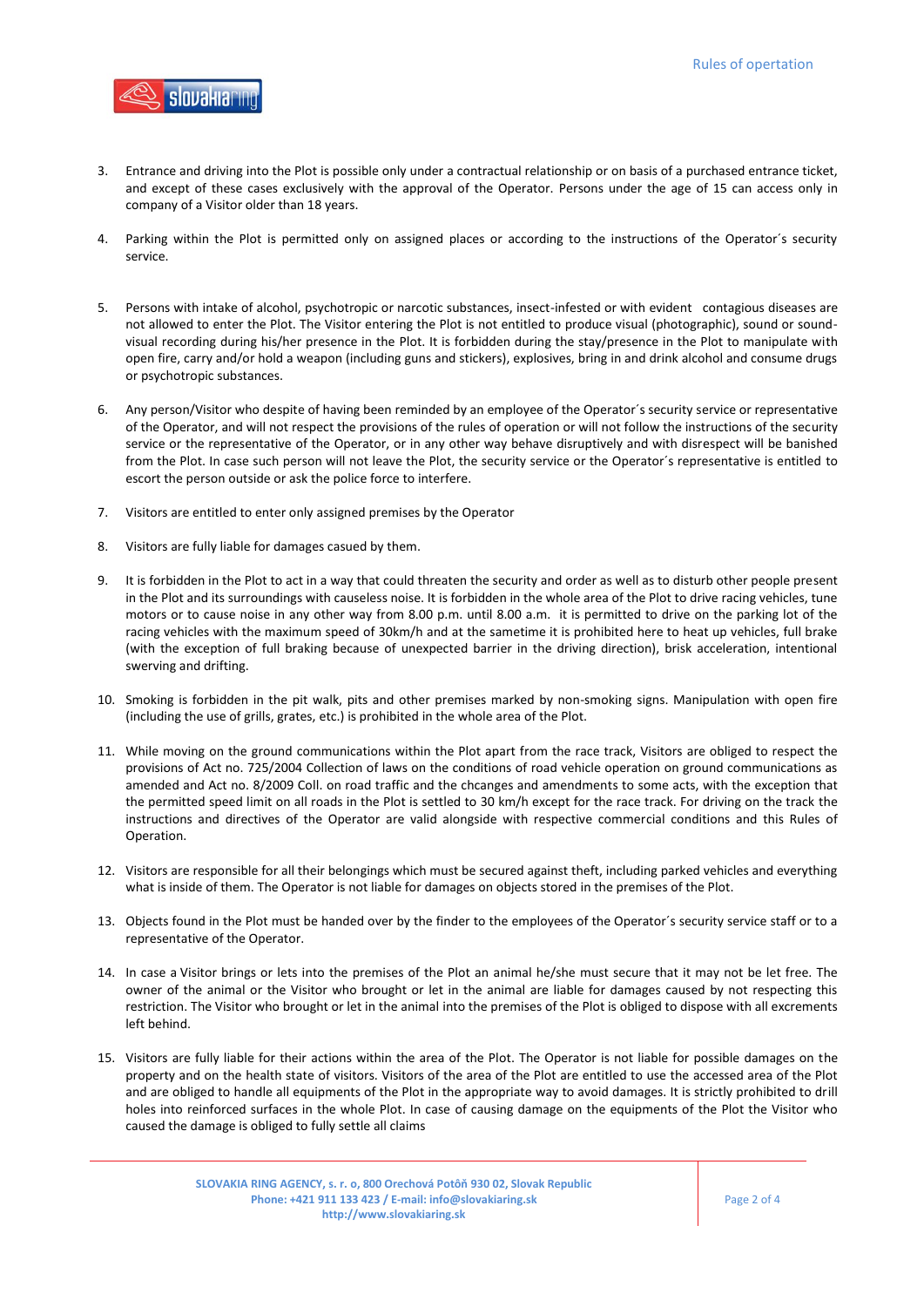

- 16. Intentional demolition or stealing of objects is unlawful.
- 17. It is forbidden to dispose waste otherwise than into the assigned waste bins, to discharge any liquid and charges of motor vehicles or the content of automotive batteries. Such waste has to be disposed into containers which are assigned for such purpose.
- 18. Entrance into the track is granted exclusively granted to Visitors on basis of a special written contract or extra permit from the Operator.
- 19. First aid service is offered by the Medical Center which is located in the area of the Plot during its operation.
- 20. In case any of the provisions of this Rules of Operation are violated, the Operator is entitled to fine Visitors with 500,- EUR for each violation separately. The fine must be paid in cash on the spot to the Operator´s responsible person.
- 21. The Plot is monitored by a camera system (i.e. video or audio recording). The Visitor, latest with the entrance to the Plot, declares his/her agreement with the above mentioned video- or audio record and its use (even if he/she is recorded) for the purposes of legal, criminal, administrative or other proceedings (and also as proper evidence), as well as other proceedings conducted by bodies of state administration and public authorities.

## **III. Special provisions**

- 1. The parking of racing machines is at disposal from 7 p.m. (19.00h) of the day before the event and is at disposal until 7 p.m. (19.00h) to the last day of the event, if not agreed differently.
- 2. Pits are at disposal exclusively on basis of a special written agreement which contains also the rent of pits for the agreed time indicated in the mentioned special agreement.
- 3. The Organizers of sport, company, presentation and other events are obliged to provide participants with tags for the entrance to the Plot. The organizers of events are obliged to present samples of such tags to the Operator in due time. Visitors who are participants and organizers of such events will be inspected according to them. This tag is valid only for the given event. Visitors who do not have this tag will not be let in to the Plot.
- 4. It is prohibited to shelf used tires in pits and on the parking lot of racing engines/machines.
- 5. The Licence of the race track, International FIA, FIM, EUM sporting rules and the National sporting rules are at disposal at the Operator.
- 6. During individuals´ test drives a maximum number of vehicles moving at the same time on the track is defined by the capacity of the track as stated in the Race Track Licence or in the approval document of the track.
- 7. The vehicle which will be driven on the race track must be in a good technical condition, no liquids may leak out and the tires must be pumped up properly.
- 8. At all motocycle events which are carried out on the race track, the drivers, Visitors on the race track are obliged to have the following protective clothing and helmet:
	- a/
		- drivers must wear a complete leather suit with additional leather padding or other protection on knees, elbows, shoulders and hips;
	- linings and underwear may not be of synthetic material which could melt and harm the skin;
	- drivers must wear leather gloves and boots which make up a complete cover from the neck downward;
	- it is highly recommended to use a spine protection
	- drivers must wear a helmet which is in good state, fits well and is fixed properly. The helmet must be a "full face" type in compliance with one of the acknowledged international standards: